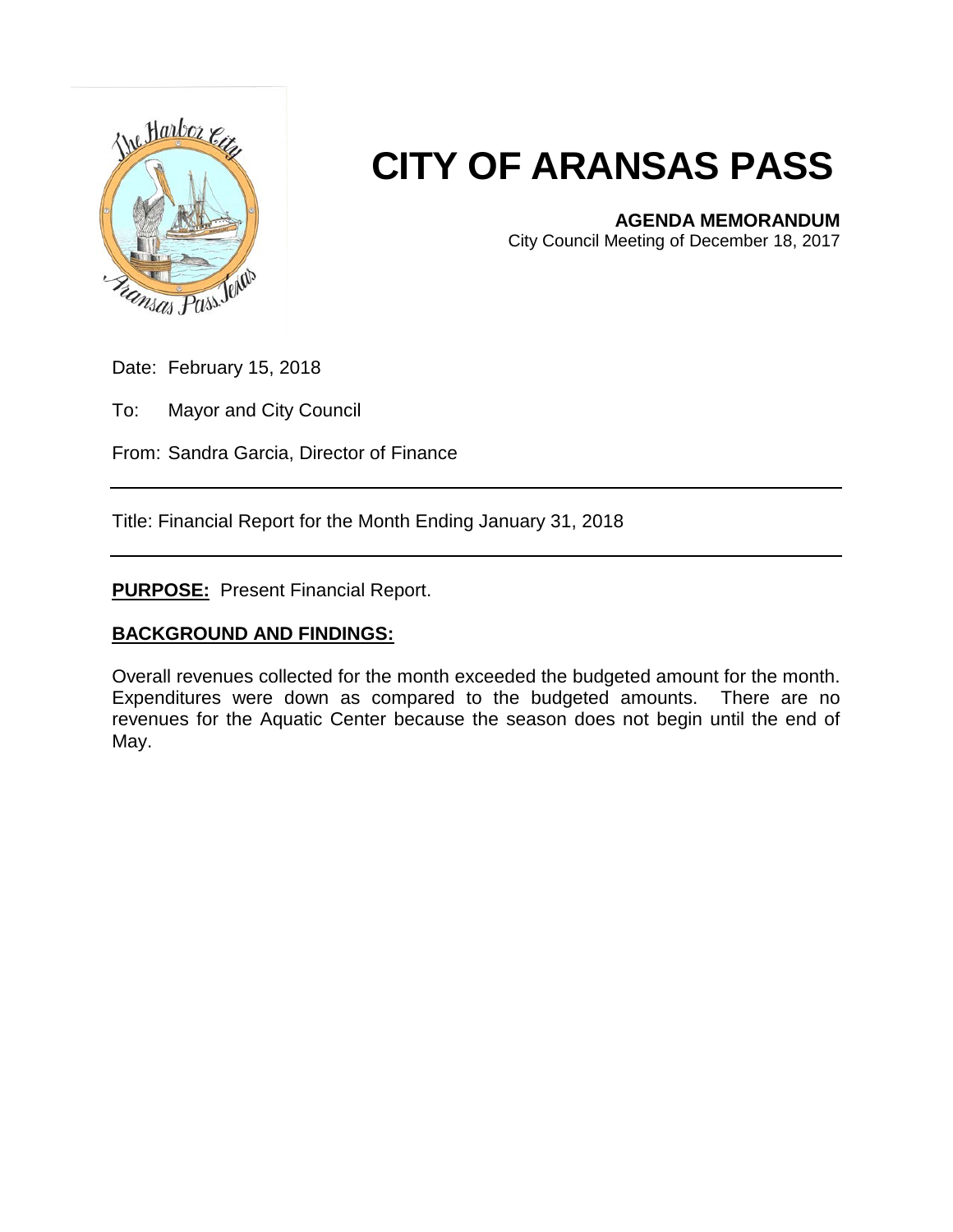## **City of Aransas Pass Financial Report Month The Ending January 31, 2018**

|                               | <b>Current</b>  |                       |                      |                   | <b>Remaining</b> |
|-------------------------------|-----------------|-----------------------|----------------------|-------------------|------------------|
|                               | <b>Budgeted</b> | <b>Current Actual</b> | <b>Annual Budget</b> | <b>YTD Actual</b> | Budget %*        |
| <b>General Fund</b>           |                 |                       |                      |                   |                  |
| Revenue                       | 1,692,506       | 1,601,268             | 9,772,836            | 4,435,497         | 54.61%           |
| Expenditures                  | 844,237         | 506,678               | 9,772,836            | 2,497,762         | 74.44%           |
|                               | 848,269         | 1,094,591             |                      | 1,937,735         |                  |
| <b>Debt Service Fund</b>      |                 |                       |                      |                   |                  |
| Revenue                       | 562,903         | 543,689               | 1,644,934            | 1,350,245         | 17.91%           |
| Expenditures                  | 1,107,394       | 1,106,494             | 1,596,226            | 1,106,494         | 30.68%           |
|                               | (544, 491)      | (562, 805)            | 48,708               | 243,751           |                  |
| <b>Water &amp; Sewer Fund</b> |                 |                       |                      |                   |                  |
| Revenue                       | 403,006         | 324,572               | 4,836,069            | 1,389,475         | 71.27%           |
| Expenditures                  | 805,900         | 747,039               | 4,837,778            | 1,662,655         | 65.63%           |
|                               | (402, 895)      | (422, 467)            | (1,709)              | (273, 180)        |                  |
| <b>Harbor Fund</b>            |                 |                       |                      |                   |                  |
| Revenue                       | 25,079          | 95,769                | 300,950              | 207,969           | 30.90%           |
| Expenditures                  | 25,237          | 7,159                 | 297,010              | 32,015            | 89.22%           |
|                               | (157)           | 88,610                | 3,940                | 175,954           |                  |
| <b>Aquatics Center</b>        |                 |                       |                      |                   |                  |
| Revenue                       |                 |                       | 204,663              |                   | 100.00%          |
| Expenditures                  | 45,090          | 13,697                | 313,345              | 58,259            | 81.41%           |
|                               | (45,090)        | (13, 697)             | (108, 682)           | (58, 259)         |                  |
| <b>Civic Center</b>           |                 |                       |                      |                   |                  |
| Revenue                       | 34,280          | 4,350                 | 411,360              | 3,450             | 99.16%           |
| Expenditures                  | 41,410          | 19,899                | 382,317              | 110,473           | 71.10%           |
|                               | (7, 130)        | (15, 549)             | 29,043               | (107, 023)        |                  |
| <b>Hotel/Motel Fund</b>       |                 |                       |                      |                   |                  |
| Revenue                       | 65,058          | 46,283                | 260,700              | 126,710           | 51.40%           |
| Expenditures                  | 4,750           |                       | 232,000              | 72,115            | 68.92%           |
|                               | 60,308          | 46,283                | 28,700               | 54,595            |                  |
| <b>Overall</b>                |                 |                       |                      |                   |                  |
| Revenue                       | 2,782,832       | 2,615,931             | 17,431,512           | 7,513,346         | 56.90%           |
| Expenditures                  | 2,874,017       | 2,400,966             | 17,431,512           | 5,539,774         | 68.22%           |
|                               | (91, 185)       | 214,965               |                      | 1,973,572         |                  |

\*The remaining budget percent for Revenues should be 66.68% or less to be on track with budgeted revenues.

\*The remaining budget percent for Expenditures should be 66.68% or greater to be on track with budgeted expenditures.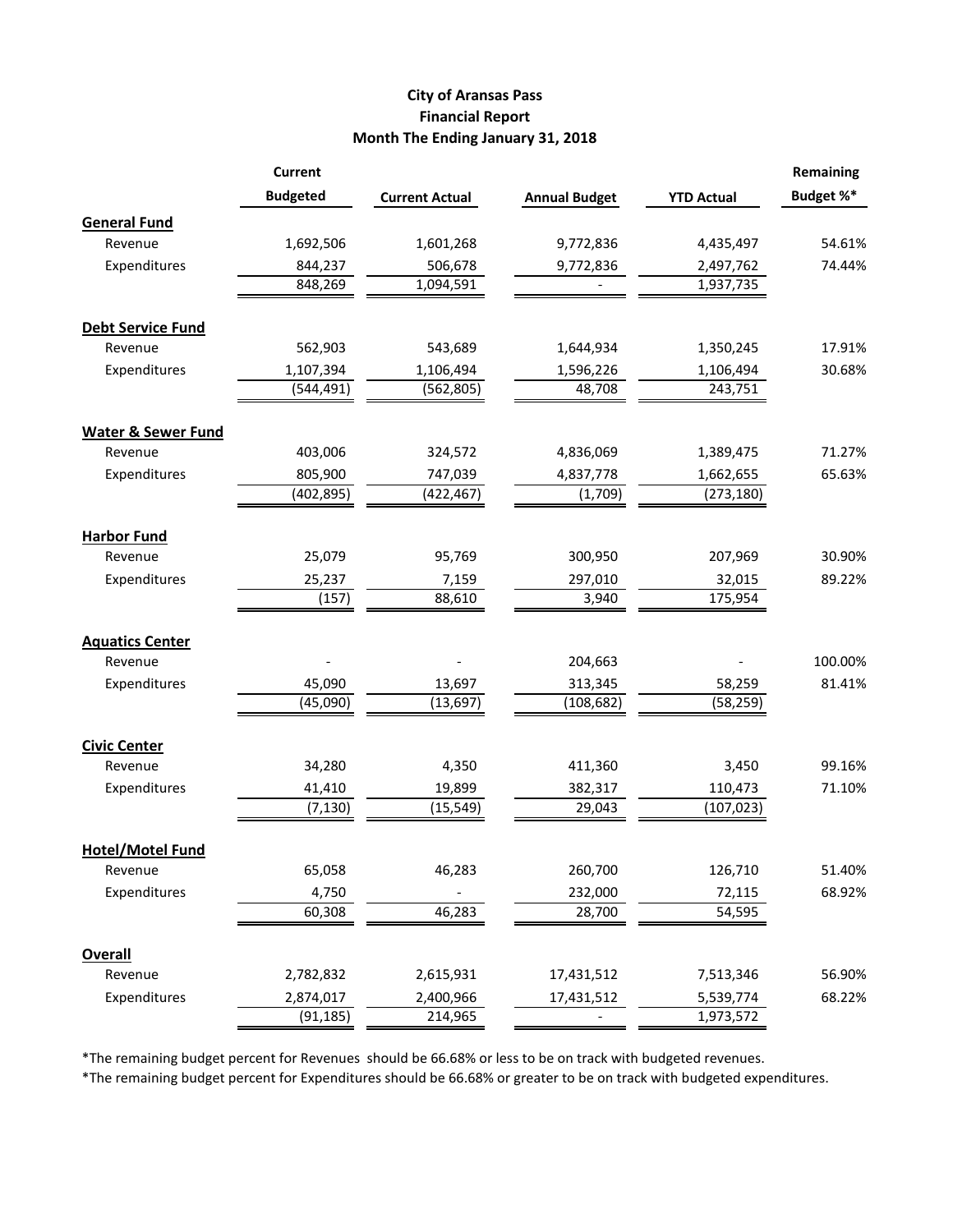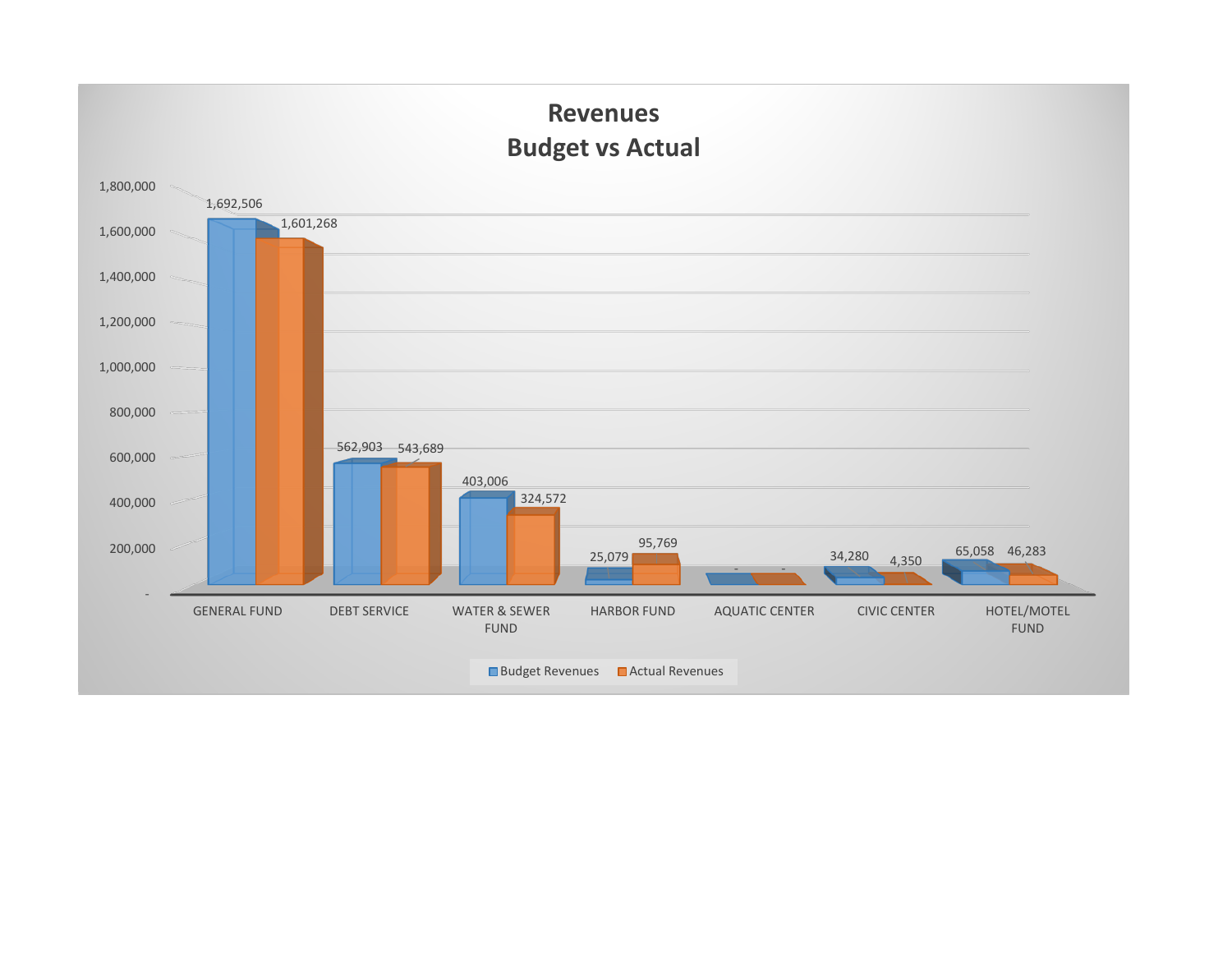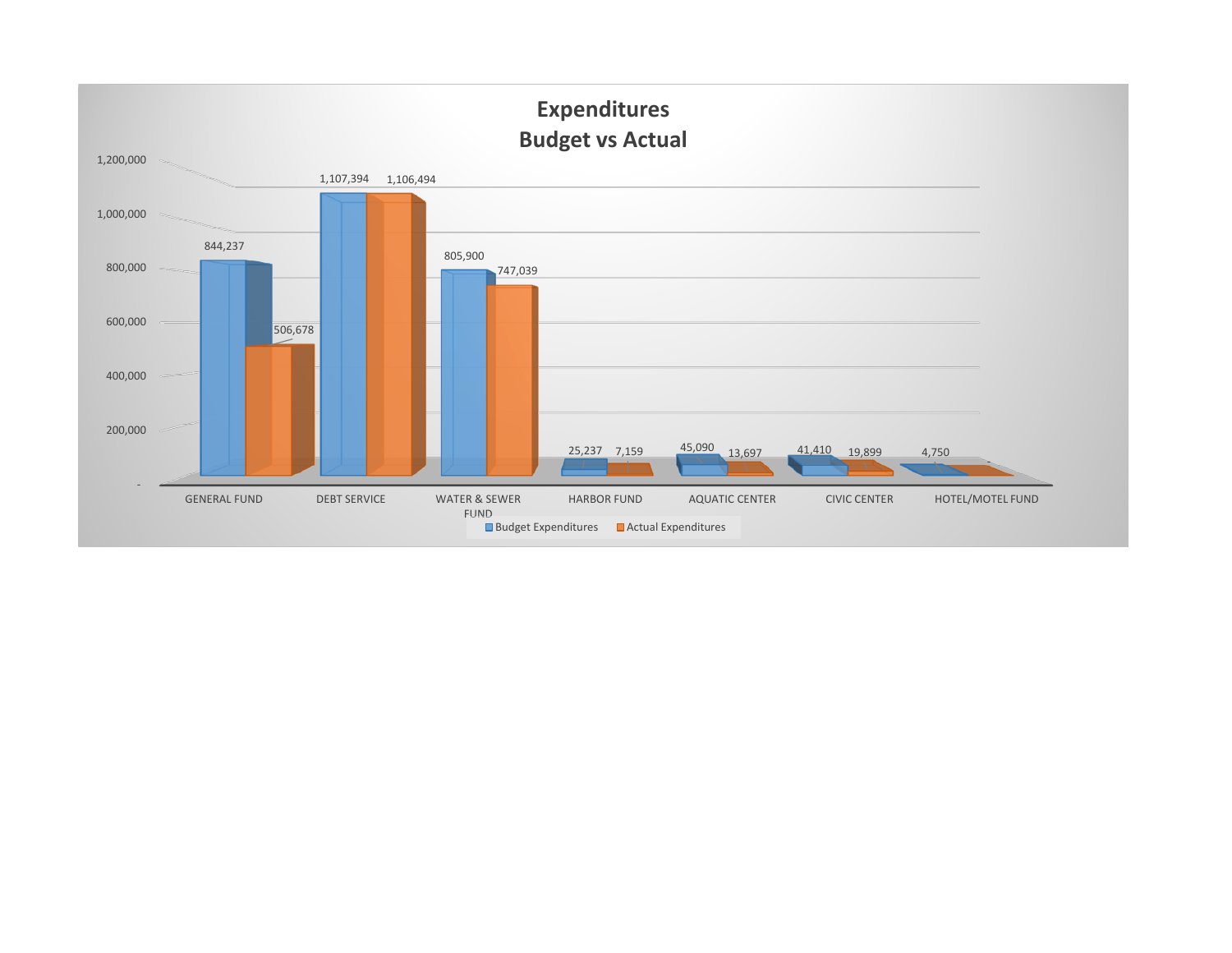